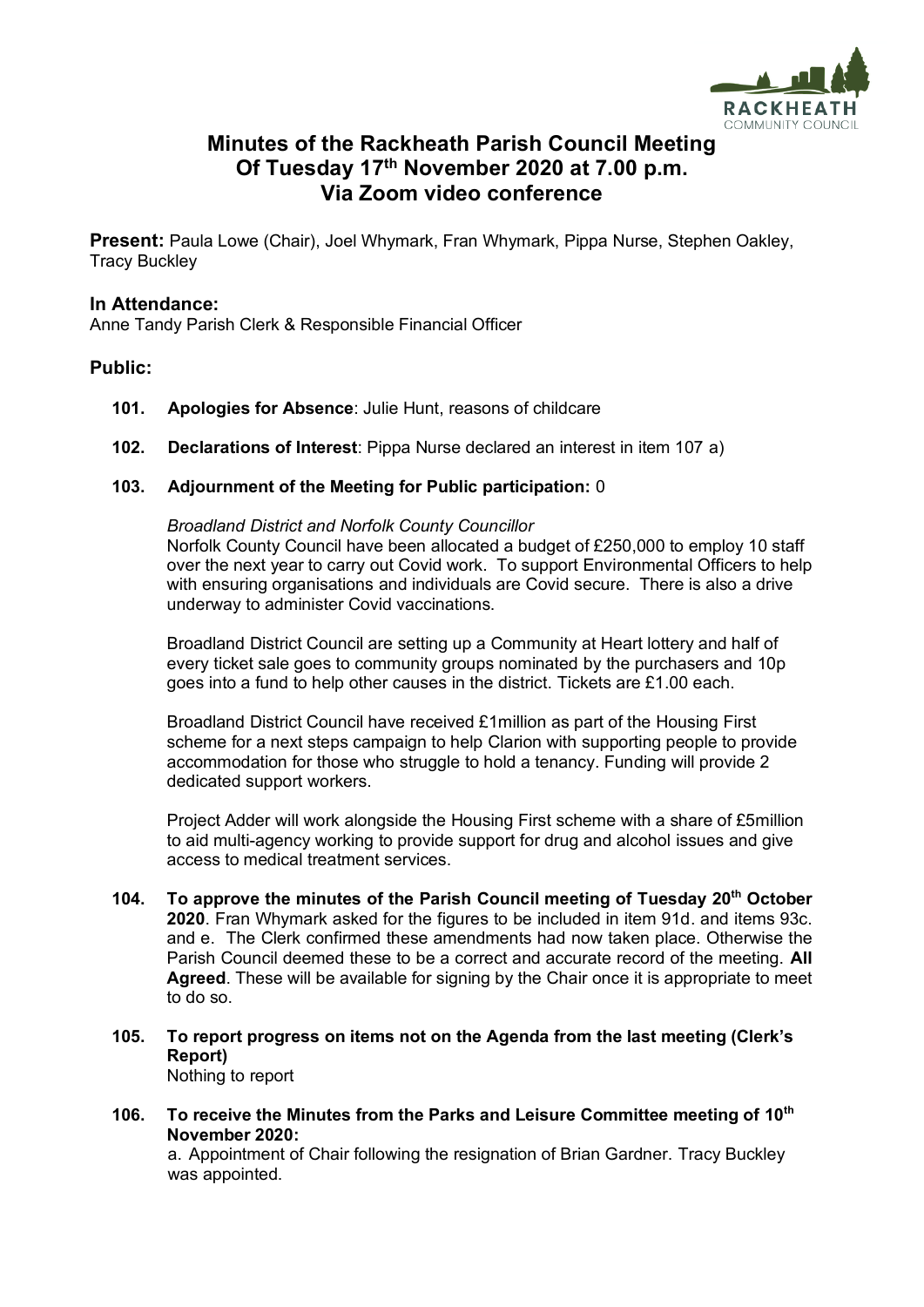b. The Pavilion and Stracey Sports Park. Purchase of a grit bin costing £50.99 exc VAT and 4x 25kg grit bags at £11.25 each exc VAT was recommended. **All Agreed.** c. Jubilee Park. Work to further reduce the size of the damaged tree adjoining the school grounds to be undertaken and the Clerk to arrange, under delegated powers, up to a total cost of £200.00.

d. Newman Road woods. Pippa Nurse asked if the Clerk had checked whether the Council will need additional insurance. Clerk reported that the insurance company advised it would be covered adequately under the existing policy.

## **107. To receive a report from the Planning Committee meeting of 17th November and matters arising:**

- a) **20201625** Description: Retrospective consent for a 2-bed holiday lodge and the conversion of part of the existing Simply Soaps workshop to provide 2 further 2-bed holiday cottages including ancillary work Location: The Retreat, Brillig, Rackheath Park, Rackheath, NR13 6LP. Application Type: Full Planning. No objections raised and recommended to support the application. **All agreed**.
- b) Barrett development on Salhouse Road have been provided with two street names by Rackheath Community Council under Clerk's delegated powers; Salman and Folcard. **All noted**.
- c) Lovells development street names. Awaiting formal request from Broadland District Council.
- d) Boundary change with Plumstead Parish Council reported as not being considered but if the development on Green Lane East/Broad Lane goes ahead, they would do what they could to support Rackheath and the residents within it.

### **108. Old Dr's Surgery**

- a. Work required to renew gutting, downpipes and a new side door. Further comparison quote required for removal of asbestos and quotes to replace the door and external fittings to be obtained.
- b. Update from Broadland District Council regarding land ownership. Broadland District Council will maintain ownership of the land associated with the building.

### **109. Policy Review**

- a**.** Health and Safety Policy. It was suggested that the section under Aggressive Situations be worded as follows: "Rackheath Community Council will not tolerate abusive behaviour towards staff or its members and incidents will be raised with the Chair in the first instance and passed to the Police if deemed necessary". It was also suggested that the Display Screen checklist referenced, be added as an appendix. **All agreed**.
- b. Social Media Policy. **All agreed**.
- c. Pavilion Covid Risk Assessment. Occupancy updated to 18 occupants based on more accurate measurements and calculations. However, it will still be the responsibility of the individual hirers to ensure that up to date Government restrictions are adhered to and those issued by any relevant governing bodies.

### **110. Bus Shelter Insurance Claim**

The Council have been offered the sum of £6,088.60 to settle the claim dating back to 2018 for the replacement of the bus shelter and noticeboard on Salhouse Road costing £6,222.29, destroyed in a road traffic accident. It was **agreed by all** to accept the settlement amount.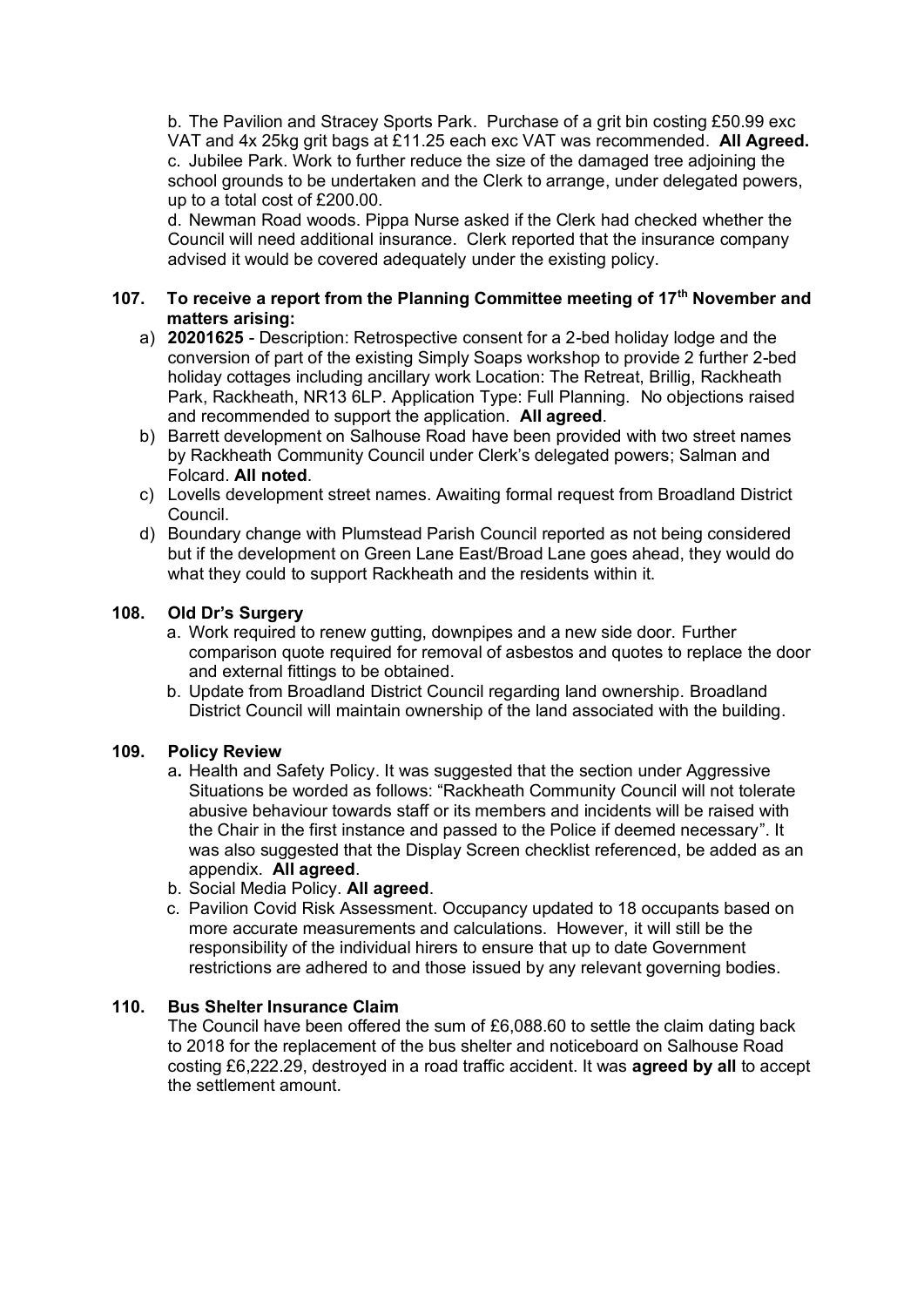# **111. Notice of Casual Vacancy**

Council noted the option to now co-opt for this latest vacancy and requested the Clerk places information on the website and social media.

# **112. Accounts**

- a) To approve payments for November 2020 (attached). **All agreed**.
- b) To note the monthly bank reconciliation to 30<sup>th</sup> October 2020 (attached) **All noted.**
- c) To note the next payment of the PWLB Loan in January 2021. **All noted**.
- d) To approve the transfer of telephone and internet services from BT Plusnet. An upgrade to fibre broadband giving faster speeds for £22.00 + VAT per month for 24 months. **All agreed**.
- e) To note the CIL payments schedule from Broadland District Council up to October 2020. **All noted**.

# **113. To receive correspondence and agree response (if any)**

- ➢ Email from Norfolk County Council regarding Budget Consultation for 2021/22
- ➢ Email from The Tree Council with Broadsheet 194 and AGM Notice
- ➢ Email from Norfolk Parish Training and Support Latest Subscriber News
- ➢ Email from Anglian Water detailing the planned reopening of Salhouse Road
- ➢ Email from Norfolk County Council giving detail of road closure at Plumstead Road, Thorpe End to complete Anglian Water works
- ➢ Email from Norfolk County Council giving details of parking restrictions on Wendover Road while flood work is undertaken
- ➢ Email from Broadland District Council with Monthly Planning Enforcement Update 4th November 2020
- ➢ Email from Norfolk ALC Wellbeing Cut CO2E Emissions & Save Money
- ➢ Email newsletter from Norfolk Police
- $\triangleright$  Email from The Tree Council with AGM documents
- ➢ Email from Norfolk ALC Wellbeing regarding the New County Wide Campaign About The New National Restrictions Effective From 5th November 2020

#### **114. Items for publication/media and items for the next Community Council meeting, Tuesday 15 th December 2020**

- Donation to village Christmas tree
- Setting the precept
- **115. Resolution to exclude Press and the Public in order to discuss matters where publicity would be prejudicial to the public interest by reason of the confidential nature under the provisions of Section 1 of the Public Bodies (Admissions to meetings) Act 1960, that is Staff Matter.**

a) Temporary Booking Assistant during lockdown to be furloughed. **All agreed**. b) It was requested that the Clerk claims extra hours each month and not over a period of time in bulk.

Meeting was concluded at 20.02